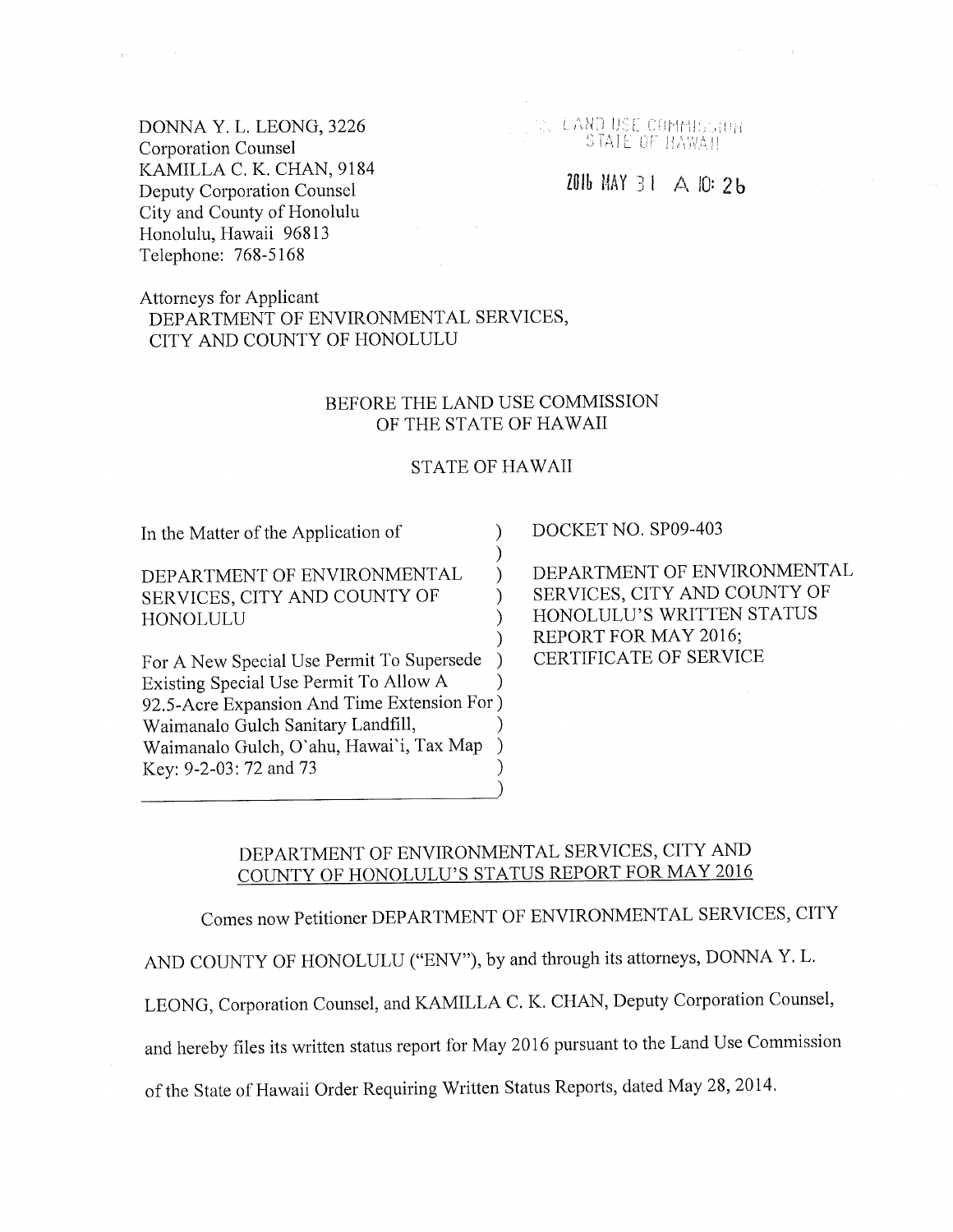ENV represents that it has been working to reach an agreement with all parties to continue the proceedings relating to County Special Use Permit File No. 2008/SUP-2, which is pending before the Honolulu Planning Commission, to April 22, 2017. ENV and Intervenors Ko Olina Community Association, Maile Shimabukuro, and Schnitzer Steel Hawaii Corp. recently reached an agreement and signed a stipulation to continue proceedings before the Honolulu Planning Commission to April 22, 2017. To date, Intervenor Colleen Hanabusa has not signed the stipulation to continue the proceedings. ENV continues to work towards further diversion of waste from the Waimanalo Gulch Sanitary Landfill and is assessing its options relating to the proceeding before the Honolulu Planning Commission.

DATED: Honolulu, Hawaii, May 31, 2016.

 $\sim$   $^{-1}$ 

DONNA Y. L. LEONG Corporation Counsel

By

KAMILLA C. K. CHAN Deputy Corporation Counsel Attorneys for Applicant DEPARTMENT OF ENVIRONMENTAL SERVICES, CITY AND COUNTY OF HONOLULU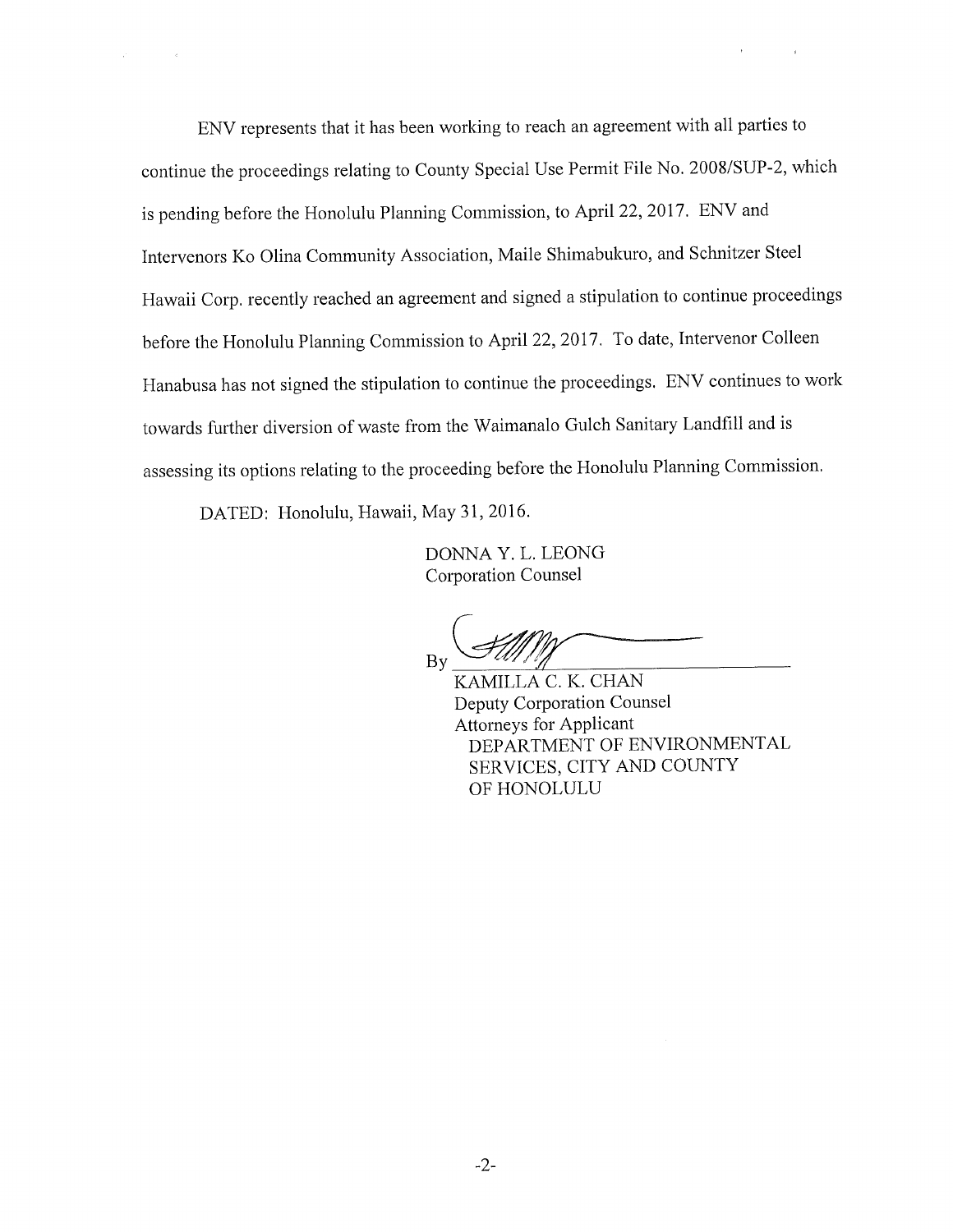#### BEFORE THE LAND USE COMMISSION OF THE STATE OF HAWAII

## STATE OF HAWAII

| In the Matter of the Application of         |  |
|---------------------------------------------|--|
|                                             |  |
| DEPARTMENT OF ENVIRONMENTAL                 |  |
| SERVICES, CITY AND COUNTY OF                |  |
| HONOLULU                                    |  |
|                                             |  |
| For A New Special Use Permit To Supersede   |  |
| Existing Special Use Permit To Allow A      |  |
| 92.5-Acre Expansion And Time Extension For) |  |
| Waimanalo Gulch Sanitary Landfill,          |  |
| Waimanalo Gulch, O'ahu, Hawai'i, Tax Map    |  |
| Key: 9-2-03: 72 and 73                      |  |
|                                             |  |

DOCKET NO, SP09-403

CERTIFICATE OF SERVICE

 $\mathbf{r} = \mathbf{r} \times \mathbf{r}$ 

 $\sim 10^{-1}$ 

# CERTIFICATE OF SERVICE

I hereby certify that a copy of the DEPARTMENT OF ENVIRONMENTAL

# SERVICES, CITY AND COUNTY OF HONOLULU'S WRITTEN STATUS REPORT

FOR MAY 2016 was duly served by either hand-delivery or U. S. Mail, postage prepaid, by

certified mail, return receipt requested, to the following on the date below, addressed as

follows:

 $\hat{\nu}$ 

|                                                                                                                     | Delivery | Aail |
|---------------------------------------------------------------------------------------------------------------------|----------|------|
| Leo Asuncion, Acting Director<br>Office of Planning<br>P. O. Box 2359<br>Honolulu, Hawaii 96804-2359                | X        |      |
| Brian Yee, Esq.<br>Deputy Attorney General<br>Hale Auhau, Third Floor<br>425 Queen Street<br>Honolulu, Hawaii 96813 |          | X    |